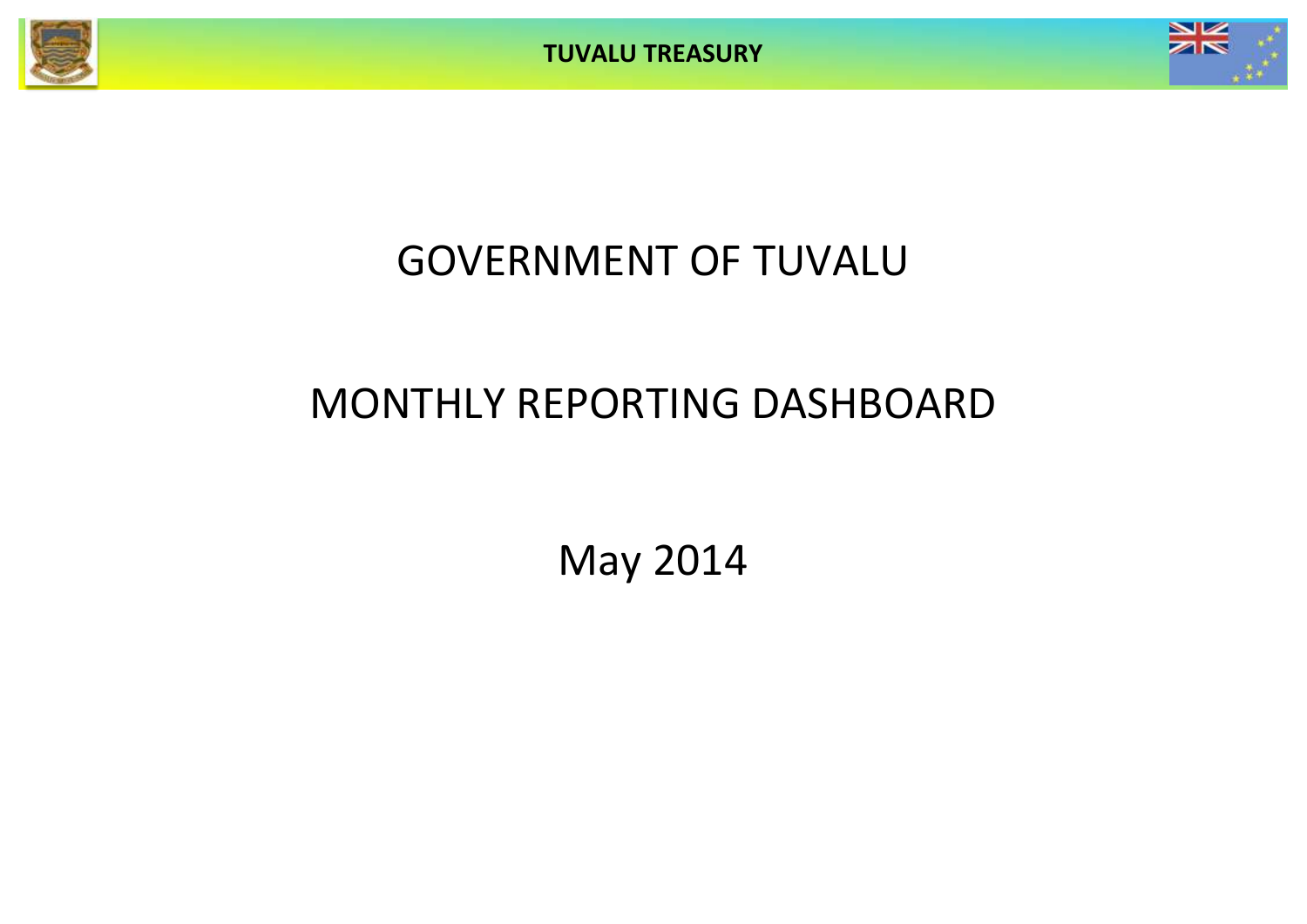

## **Government of Tuvalu Expenditure Analysis**

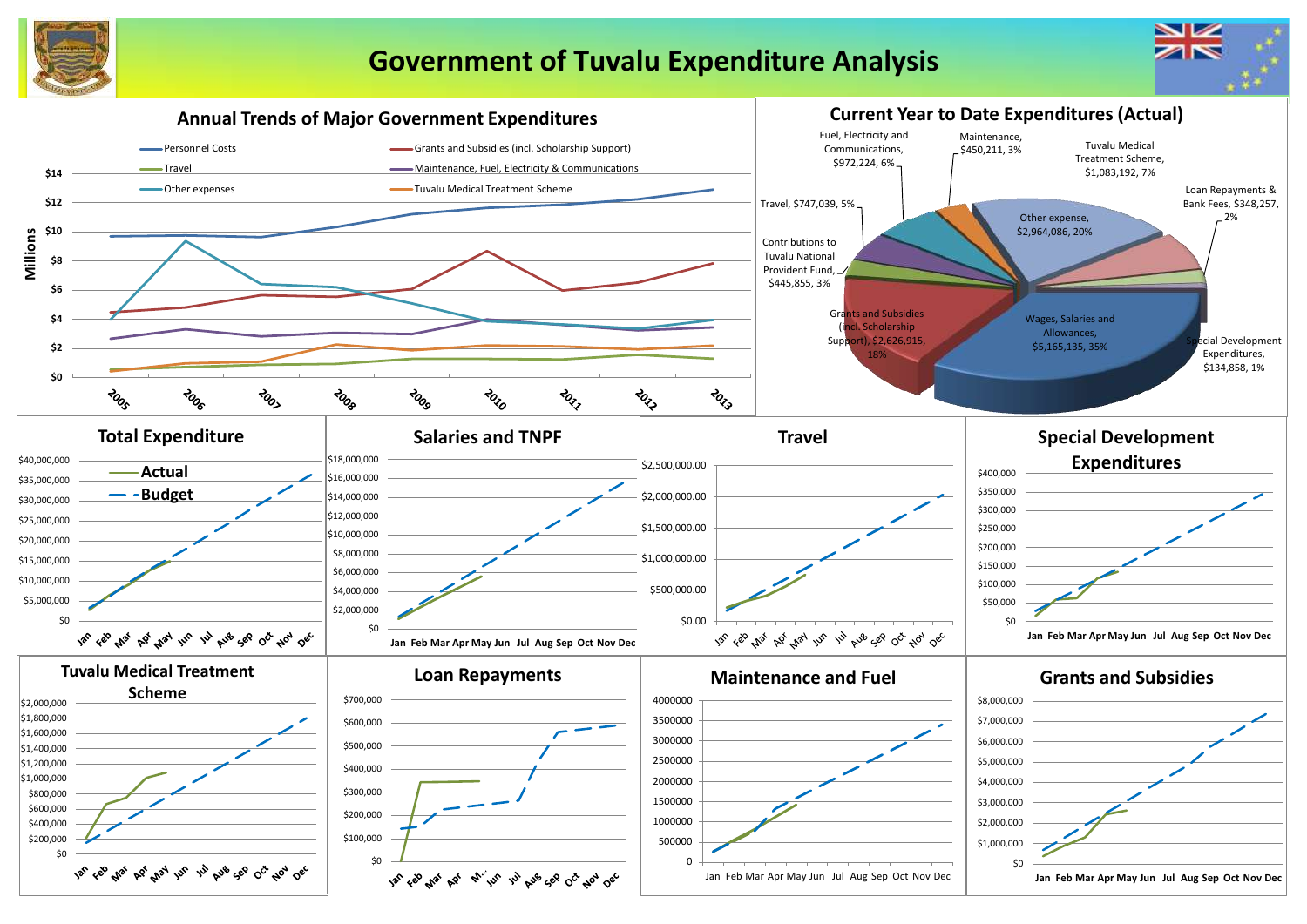

### **Government of Tuvalu Revenue Analysis**



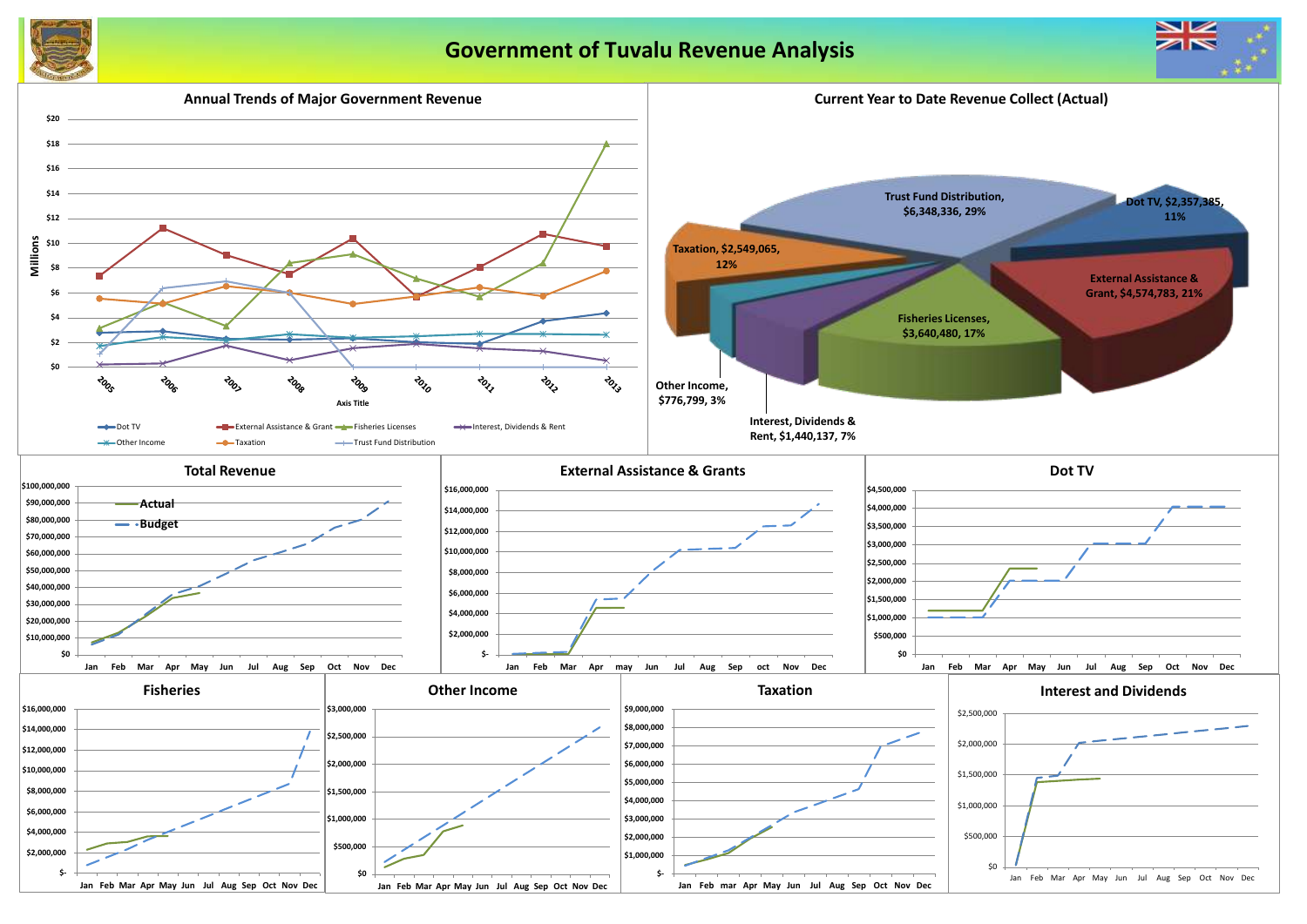

### **Tuvalu Government Funds and Debts**



#### **TUVALU TRUST FUND (TTF)**

The market value of Government of Tuvalu contribution balance of the TTF is disclosed on the Statement of Assets and Liabilities. The market value of contribution balances from other parties to the TTF are classified as a contingent asset of the Government. Given the nature of the TTF and the fact that Tuvalu is the sole beneficiary of the TTF, it is anticipated that in the event of any 'wind up' of the TTF, the market value of all TTF balances would be available to the Government of Tuvalu.

#### **TUVALU CONSOLIDATED FUND (CIF)**

The Tuvalu Consolidated Fund is the account B of the Tuvalu Trust Fund. Distributions from the Tuvalu Trust Fund are transferred to this fund. The CIF is classified as a current cash asset of the Government and use to provide increased returns on Government Cash holdings.

#### **TUVALU GENERAL CURRENT ACCOUNT**

The General Current Account is the main operational bank account of the Government and is a current cash asset of Government.

#### **TUVALU GOVERNMENT DEBTS AND GUARANTEES**

The Tuvalu Government has continously repaid its external debts over the past five years according to the terms. Government Guarantees have increased due to the recent inclusion of the National Bank of Tuvalu Deposit Gaurantee which was not reflected in past years.







#### **CIF and Recurrent Account Trend in 2013 and 2014**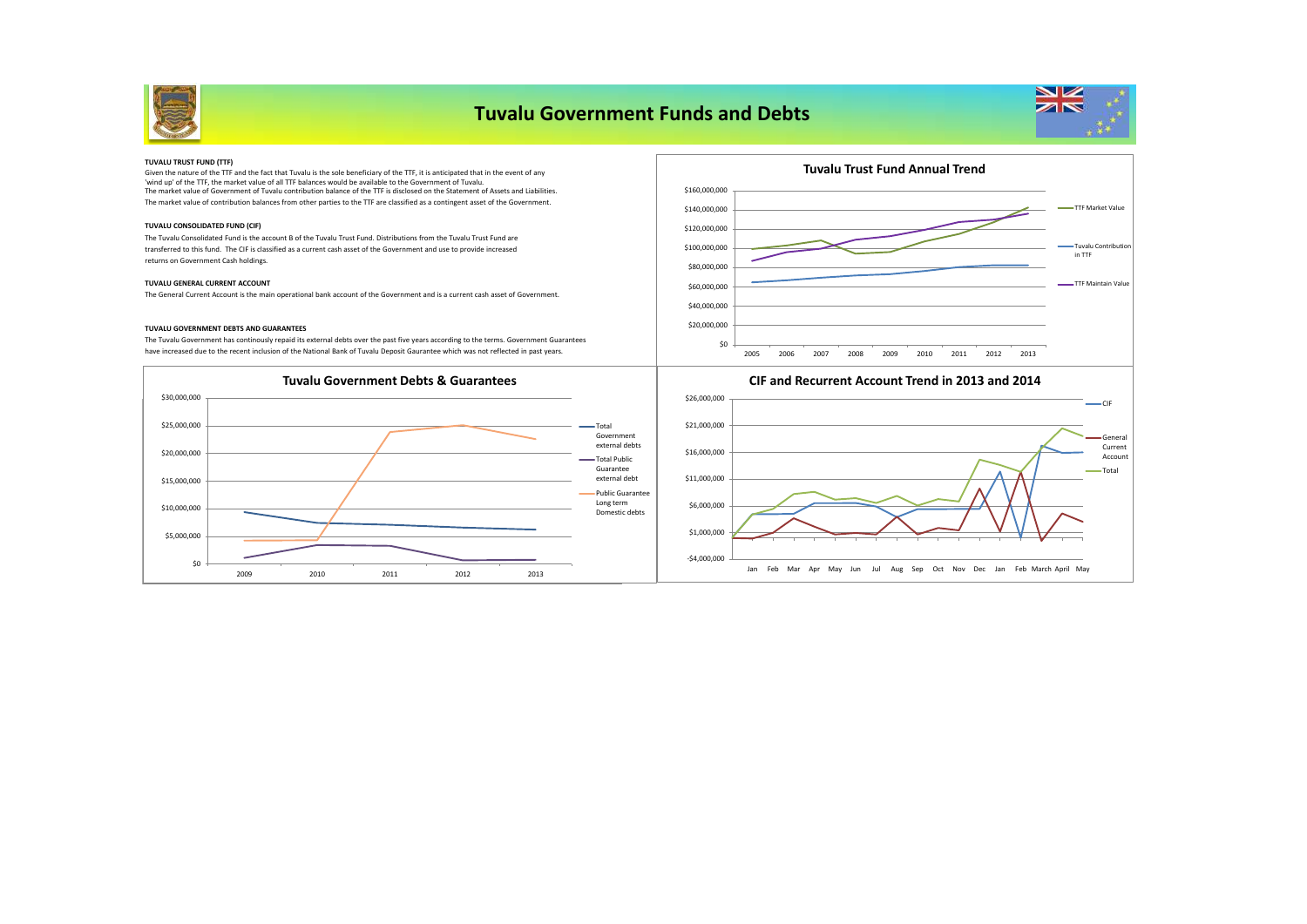#### **MONTHLY STATEMENT OF RECEIPTS AND PAYENTS BY NATURE OF EXPENSE**

| FOR THE PERIOD ENDED 31/05/2014                 |                |               |              |              |              |                |             |                |            |                |             |             |                 |                |           |                        |                  |               |
|-------------------------------------------------|----------------|---------------|--------------|--------------|--------------|----------------|-------------|----------------|------------|----------------|-------------|-------------|-----------------|----------------|-----------|------------------------|------------------|---------------|
|                                                 | Year to Date   | Year to Date  | Year to Date | January      | February     | March          | April       | May            | June       | July           | August      | September   | October         | November       | December  | <b>Actual+Forecast</b> | 2014 Budget      | Variance      |
|                                                 | Actual         | <b>Budget</b> | Variance     | Actual       | Actual       | Actual         | Actual      | Forecast       | Forecast   | Forecast       | Forecast    | Forecast    | <b>Forecast</b> | Forecast       | Forecast  | <b>Full Year</b>       | <b>Full Year</b> | Forecast &    |
| <b>RECEIPTS</b>                                 |                |               |              |              |              |                |             |                |            |                |             |             |                 |                |           |                        |                  | <b>Budget</b> |
| Taxation                                        |                |               |              |              |              |                |             |                |            |                |             |             |                 |                |           |                        |                  |               |
| Income Tax                                      | 1,140,298      | 750,000       | 390,298      | 158,373      | 134,814      | 141,980        | 527,049     | 178,083        | 150,000    | 150,000        | 150,000     | 150,000     | 150,000         | 150,000        | 150,000   | 2,190,298              | 1,800,000        | 390,298       |
|                                                 |                |               |              |              |              |                |             |                |            |                |             |             |                 |                |           |                        |                  |               |
| Company Tax                                     | 226,311        | 533,334       | (307,023     | $\Omega$     | 405          | 59             | $\mathbf 0$ | 225,847        | 266,667    | $\Omega$       | $\Omega$    | $\Omega$    | 1,900,000       | $\Omega$       |           | 2,392,978              | 2,700,001        | (307, 023)    |
| <b>Tuvalu Consumption Taxes</b>                 | 460,098        | 491,667       | (31, 568)    | 143,375      | 51,189       | 65,250         | 126,143     | 74,141         | 98.333     | 98.333         | 98.333      | 98,333      | 98.333          | 98,333         | 98,333    | 1,148,432              | 1,180,000        | (31, 568)     |
| Import Duty                                     | 463,954        | 554,167       | (90, 212)    | 101,370      | 66,144       | 89,509         | 111,093     | 95,839         | 110,833    | 110,833        | 110,833     | 110,833     | 110,833         | 110,833        | 110,833   | 1,239,788              | 1,330,000        | (90, 212)     |
| Import Levy & Excise                            | 216,228        | 250,000       | (33, 772)    | 55,403       | 47,870       | 36,013         | 26,994      | 49,948         | 50,000     | 50,000         | 50,000      | 50,000      | 50,000          | 50,000         | 50,000    | 566,228                | 600,000          | (33, 772)     |
|                                                 |                |               | 131,201      |              |              |                |             |                |            |                |             |             |                 |                |           | 144,900                |                  | (31.200       |
| Other Taxes                                     | 42,175         | 73,375        |              | 5,198        | 6,690        | 11,124         | 9,892       | 9,271          | 14,675     | 14,675         | 14,675      | 14,675      | 14,675          | 14,675         | 14,675    |                        | 176,100          |               |
|                                                 | 2,549,065      | 2,652,542     | (103, 478)   | 463,718      | 307,112      | 343,935        | 801,172     | 633,128        | 690,509    | 423,842        | 423,842     | 423,842     | 2,323,842       | 423,842        | 423,842   | 7,682,623              | 7,786,101        | (103, 478)    |
| <b>Interest, Dividends and Rent</b>             |                |               |              |              |              |                |             |                |            |                |             |             |                 |                |           |                        |                  |               |
| Interest and Dividends                          | 1,339,307      | 1,933,862     | (594,555     | 12,743       | 1,326,564    | $\Omega$       | $\Omega$    | $\Omega$       | 10,000     | 10,000         | 10,000      | 10,000      | 10,000          | 10,000         | 10,000    | 1,409,307              | 2,003,862        | (594,555      |
| Lease, rent and hire                            | 100,830        | 120,395       | (19.56)      | 22,949       | 17,972       | 23,679         | 19,137      | 17,094         | 24,079     | 24,079         | 24,079      | 24,079      | 24,079          | 24,079         | 24,079    | 269,383                | 288,948          | (19.56)       |
|                                                 | 1,440,137      | 2.054.257     | (614.120     | 35,692       | 1,344,535    | 23,679         | 19,137      | 17,094         | 34,079     | 34,079         | 34,079      | 34,079      | 34,079          | 34,079         | 34,079    | 1,678,690              | 2,292,810        | (614.120      |
|                                                 |                |               |              |              |              |                |             |                |            |                |             |             |                 |                |           |                        |                  |               |
| <b>Other Government Charges</b>                 |                |               |              |              |              |                |             |                |            |                |             |             |                 |                |           |                        |                  |               |
| <b>Fisheries Licenses</b>                       | 3,640,480      | 4,039,615     | (399,135     | 2,294,153    | 612,857      | 147,019        | 552,853     | 33,598         | 784,695    | 784,695        | 784,695     | 784,695     | 784,695         | 784,695        | 5,100,833 | 13,449,485             | 13,848,620       | (399, 135)    |
| <b>Vessel Registrations</b>                     | 208,101        | 354,167       | (146,065)    | $\mathbf{0}$ | $\mathbf{0}$ | $\overline{0}$ | 208,101     | $\overline{0}$ | 70,833     | 70,833         | 70,833      | 70,833      | 70,833          | 70,833         | 70,833    | 703,935                | 850,000          | (146, 065)    |
| Marine Services (Nivaga II & Manu Folau)        | 197,942        | 200,000       | (2,058)      | 57,483       | 42,386       | 24,642         | 36,632      | 36,799         | 40,000     | 40,000         | 40,000      | 40,000      | 40,000          | 40,000         | 40,000    | 477,942                | 480,000          | (2,058)       |
| Stevedoring and Wharfage                        | 53,065         | 126,292       | (73, 227)    | 10,803       | 11,800       | 8,755          | 9,553       | 12,154         | 25,258     | 25,258         | 25,258      | 25,258      | 25,258          | 25,258         | 25,258    | 229,873                | 303,100          | (73, 227)     |
| .TV                                             | 2,357,385      | 2,025,000     | 332,385      | 1,199,898    | $\Omega$     | $\mathbf{0}$   | 1,157,487   | $\Omega$       | $\Omega$   | 1,012,500      | $\Omega$    | $\Omega$    | 1,012,500       | $\Omega$       |           | 4,382,385              | 4,050,000        | 332,385       |
|                                                 |                |               |              |              |              |                |             |                |            |                |             |             |                 |                |           |                        |                  |               |
| Provision of Goods and Services                 | 81,934         | 291,588       | (209,654     | 43,163       | (29, 997)    | 20,268         | 23,098      | 25,402         | 58,318     | 58,318         | 58,318      | 58,318      | 58,318          | 58,318         | 58,318    | 490,157                | 699,810          | (209, 654)    |
| Other Charges                                   | 235.756        | 201.605       | 34,152       | 15.105       | 20.675       | 16.716         | 151.802     | 31.459         | 40.321     | 40.321         | 40.321      | 40.321      | 40.321          | 40.321         | 40.32     | 518,003                | 483.851          | 34,152        |
|                                                 | 6,774,664      | 7,238,265     | (463,601     | 3,620,605    | 657,721      | 217,400        | 2,139,526   | 139,412        | 1,019,425  | 2,031,925      | 1,019,425   | 1,019,425   | 2,031,925       | 1,019,425      | 5,335,563 | 20,251,780             | 20,715,381       | (463, 601)    |
| <b>External Assistance and Grants</b>           |                |               |              |              |              |                |             |                |            |                |             |             |                 |                |           |                        |                  |               |
| <b>ROC</b>                                      | 2,500,000      | 1,995,955     | 504,045      | $\Omega$     | $\Omega$     | $\overline{0}$ | 2,500,000   | $\Omega$       | $^{\circ}$ | 1,995,955      | $\mathbf 0$ | $\mathbf 0$ | 1,995,955       | $\overline{0}$ | 1,995,955 | 8,487,864              | 7,983,819        | 504,045       |
|                                                 |                |               |              |              |              |                |             |                |            |                |             |             |                 |                |           |                        |                  |               |
| AusAID (CIF)                                    | $\overline{0}$ | $\Omega$      |              | $\mathbf{0}$ | $\Omega$     | $\overline{0}$ | $\mathbf 0$ | $\Omega$       | 2,000,000  | $\overline{0}$ | $\mathbf 0$ | $\mathbf 0$ | $\Omega$        | $\overline{0}$ |           | 2,000,000              | 2,000,000        |               |
| New Zealand (CIF)                               | $\Omega$       | $\Omega$      |              | $\Omega$     | $\Omega$     | $\Omega$       | $\Omega$    | $\Omega$       | 520,800    | $\Omega$       | $\Omega$    | $\Omega$    | $\Omega$        | $\Omega$       |           | 520,800                | 520,800          |               |
| World Bank, IMF, ADB                            | 2,003,253      | 3,004,167     | (1,000,914)  | $\Omega$     | $\Omega$     | $\Omega$       | 2,000,000   | 3,253          | 833        | 833            | 833         | 833         | 833             | 833            | 833       | 2,009,086              | 3,010,000        | (1,000,914)   |
| PDF                                             | $\Omega$       | 65,000        | (65,000)     | $\Omega$     | $\Omega$     | $\Omega$       | $\Omega$    | $\overline{0}$ | 13,000     | 13,000         | 13,000      | 13,000      | 13,000          | 13,000         | 13,000    | 91,000                 | 156,000          | (65,000)      |
| <b>Other Donors</b>                             | 71,530         | 416,667       | (345.137     | 70,325       | $\Omega$     | $\Omega$       | $\Omega$    | 1,205          | 83,333     | 83,333         | 83,333      | 83,333      | 83,333          | 83,333         | 83,333    | 654,863                | 1,000,000        | (345.137      |
|                                                 |                |               |              |              |              |                |             |                |            |                |             |             |                 |                |           |                        |                  |               |
|                                                 | 4,574,783      | 5,481,788     | (907,005     | 70,325       | $\mathbf{0}$ | $\mathbf{0}$   | 4,500,000   | 4,459          | 2,617,967  | 2,093,121      | 97,167      | 97,167      | 2,093,121       | 97,167         | 2,093,121 | 13,763,614             | 14,670,619       | (907,005      |
| TTF Distribution to CIF                         | 6,348,336      | 6,500,000     | (151, 664)   | $\Omega$     | $\Omega$     | 6,348,336      | $\Omega$    | $\Omega$       | $\Omega$   | $\Omega$       | $\Omega$    | $\Omega$    | $\Omega$        | $\Omega$       |           | 6,348,336              | 6,500,000        | (151, 664)    |
| <b>Total Receipts</b>                           | 21,686,985     | 23,926,853    | (2.239.86    | 4,190,339    | 2,309,368    | 6,933,349      | 7,459,835   | 794,093        | 4,361,980  | 4,582,968      | 1,574,513   | 1,574,513   | 6,482,968       | 1,574,513      | 7,886,606 | 49,725,043             | 51,964,911       | (2, 239, 86)  |
|                                                 |                |               |              |              |              |                |             |                |            |                |             |             |                 |                |           |                        |                  |               |
| <b>PAYMENTS</b>                                 |                |               |              |              |              |                |             |                |            |                |             |             |                 |                |           |                        |                  |               |
| <b>Operations</b>                               |                |               |              |              |              |                |             |                |            |                |             |             |                 |                |           |                        |                  |               |
| Wages, Salaries, and Employee Benefits          | 5,165,135      | 6,068,336     | 903,200      | 980,546      | 1,094,869    | 1,063,515      | 1,013,870   | 1,213,667      | 1,213,667  | 1,213,667      | 1,213,667   | 1,213,667   | 1,213,667       | 1,213,667      | 1,213,667 | 13,862,138             | 14,564,006       | 701,868       |
| Contributions to Tuvalu National Provident Fund | 445,855        | 538,514       | 92,658       | 96,046       | 88,082       | 88.786         | 85,828      | 107,703        | 107,703    | 107,703        | 107,703     | 107.703     | 107.703         | 107,703        | 107,703   | 1,220,363              | 1,292,433        | 72,069        |
|                                                 |                |               |              |              |              |                |             |                |            |                |             |             |                 |                |           |                        |                  |               |
| Travel                                          |                |               |              |              |              |                |             |                |            |                | 170,323     | 170,323     | 170,323         | 170,323        |           |                        |                  |               |
|                                                 | 747,039        | 851,608       | 104,568      | 218,529      | 109,746      | 81,546         | 151,297     | 170,323        | 170,323    | 170,323        | 12,430      |             |                 |                | 170,323   | 1,923,697              | 2,043,865        | 120,168       |
| Telephone and Internet                          | 44.758         | 62.150        | 17,391       | 12,939       | 11.812       | 7,259          | 7,557       | 12,430         | 12,430     | 12.430         |             | 12,430      | 12,430          | 12,430         | 12,430    | 139,006                | 149,159          | 10,153        |
| Maintenance                                     | 450,211        | 710,425       | 260,214      | 55,672       | 98,707       | 126,526        | 91,222      | 84,135         | 84,135     | 84,135         | 84,135      | 84,135      | 84,135          | 84,135         | 84,135    | 1,045,204              | 1,299,368        | 254,164       |
|                                                 |                |               |              |              |              |                |             |                |            |                |             |             |                 |                |           |                        |                  |               |
| <b>Advertising and Provisions</b>               | 308,151        | 368,229       | 60,078       | 141,934      | 18,777       | 16,531         | 95,777      | 73,646         | 73,646     | 73,646         | 73,646      | 73,646      | 73,646          | 73,646         | 73,646    | 862,186                | 883,750          | 21,564        |
| Fuel and Oil                                    | 647,776        | 861,476       | 213,700      | 123,451      | 118,942      | 107,517        | 144,986     | 172,295        | 172,295    | 172,295        | 172,295     | 172,295     | 172,295         | 172,295        | 172,295   | 1,873,258              | 2,067,542        | 194,284       |
| Supplies and Equipment                          | 788,670        | 712,226       | (76, 444)    | 107,187      | 254,930      | 60,243         | 143,018     | 142,445        | 142,445    | 142,445        | 142,445     | 142,445     | 142,445         | 142,445        | 142,445   | 1,704,939              | 1,709,341        | 4,402         |
| Electricity                                     | 279,689        | 375,451       | 95,762       | 65,428       | 63,330       | 29,082         | 58,050      | 75,090         | 75,090     | 75,090         | 75,090      | 75,090      | 75,090          | 75,090         | 75,090    | 816,611                | 901,082          | 84,472        |
| Senior Citizen Scheme / Pension                 | 128,843        | 129,355       | 512          | 50,880       | 811          | 26,081         | 26,011      | 25,871         | 25,871     | 25,871         | 25,871      | 25,871      | 25,871          | 25,871         | 25,871    | 310,751                | 310,452          | (299          |
|                                                 |                |               |              |              |              |                |             |                |            |                |             |             |                 |                |           |                        |                  |               |
| TMTS (Tuvalu Medical Treatment Scheme)          | 1,083,192      | 751,875       | (331, 317)   | 213,752      | 451,437      | 83,452         | 263,612     | 150,375        | 150,375    | 150,375        | 150,375     | 150,375     | 150,375         | 150,375        | 150,375   | 2,215,252              | 1,804,500        | (410, 752)    |
| Land & Property Rent                            | 753,988        | 825,147       | 71,159       | 26,687       | 13,915       | 687,018        | 15,496      | 27,029         | 27,029     | 27,029         | 27,029      | 27,029      | 27,029          | 27,029         | 27,029    | 959,352                | 1,014,353        | 55,001        |
|                                                 | 10,843,308     | 12,254,790    | 1,411,482    | 2,093,051    | 2,325,357    | 2,377,556      | 2,096,723   | 2,255,009      | 2,255,009  | 2,255,009      | 2,255,009   | 2,255,009   | 2,255,009       | 2,255,009      | 2,255,009 | 26,932,757             | 28,039,852       | 1,107,095     |
| Grants and Subsidies                            |                |               |              |              |              |                |             |                |            |                |             |             |                 |                |           |                        |                  |               |
| <b>Grants and Subsidies</b>                     | 1,096,549      | 1,172,802     | 76,253       | 126,240      | 222,215      | 130,555        | 534,821     | 211,310        | 242,560    | 211,310        | 211,310     | 242,560     | 211,310         | 242,560        | 211,310   | 2,798,064              | 2,745,724        | (52, 340)     |
| Outer Island Projects (SDE)                     | 276,617        | 666,667       | 390,050      | 12,887       | 47,247       | 42,563         | 146,502     | 133,333        | 133,333    | 133,333        | 133,333     | 133,333     | 133,333         | 133,333        | 133,333   | 1,315,866              | 1,600,000        | 284,134       |
|                                                 |                |               |              |              |              |                |             |                |            |                |             |             |                 |                |           |                        |                  |               |
| Other SDEs                                      | 984.434        | 950.519       | (33.915      | 263.866      | 428.568      | 151            | 199,573     | 150,104        | 150,104    | 350,104        | 150,104     | 150.104     | 150.104         | 150,104        | 150,104   | 2.292.989              | 2,201,246        | (91, 743)     |
| Scholarships and Support                        | 747,549        | 1,079,074     | 331,525      | 111,788      | 226,995      | 232,740        | 143,130     | 215,815        | 215,815    | 215,815        | 215,815     | 215,815     | 215,815         | 215,815        | 215,815   | 2,441,170              | 2,589,777        | 148,607       |
| Contribution to Japan Grant Counterpart Fund    | 318,378        | 132,658       | (185,720     | $\Omega$     | $\Omega$     | $\overline{0}$ | 318,378     | 26,532         | 26,532     | 26,532         | 26,532      | 26,532      | 26,532          | 26,532         | 26,532    | 530,630                | 318,378          | (212, 252)    |
| <b>Overseas Contributions</b>                   | 189.033        | 164.339       | (24.694)     | 122.827      | 17.268       | $\Omega$       | 653         | 26.963         | 26.963     | 26,963         | 26.963      | 285.437     | 38,963          | 26,963         | 26.963    | 626,923                | 623.551          | (3.372)       |
|                                                 | 3,612,560      | 4,166,058     | 553,498      | 637,607      | 942,293      | 406,009        | 1,343,057   | 764,056        | 795,306    | 964,056        | 764,056     | 1,053,780   | 776,056         | 795,306        | 764,056   | 10,005,641             | 10,078,676       | 73,035        |
|                                                 |                |               |              |              |              |                |             |                |            |                |             |             |                 |                |           |                        |                  |               |
| Loans and Interest                              |                |               |              |              |              |                |             |                |            |                |             |             |                 |                |           |                        |                  |               |
| Interest and Bank Charges                       | 5,792          | 41,667        | 35,875       | 1,344        | 956          | 559            | 1,913       | 8,333          | 8,333      | 8,333          | 8,333       | 8,333       | 8,333           | 8,333          | 8,333     | 71,438                 | 100,000          | 28,561        |
| Loan Repayment                                  | 341,254        | 200.115       | (141.13)     |              | 341,254      | $\Omega$       |             | 833            | 833        | 833            | 163,250     | 116,070     | 833             | 833            | 833       | 625,575                | 483.602          | (141.973      |
|                                                 | 347,046        | 241,781       | (105, 265)   | 1,344        | 342,210      | 559            | 1,913       | 9,167          | 9,167      | 9,167          | 171,584     | 124,404     | 9,167           | 9,167          | 9,167     | 697,013                | 583,602          | (113, 411)    |
| <b>Capital Expenditures</b>                     |                |               |              |              |              |                |             |                |            |                |             |             |                 |                |           |                        |                  |               |
|                                                 | 134.858        | 204.774       | 69.91        | 14.821       | 44.931       | 3.641          | 53.524      | 40.955         | 40.955     | 40.955         | 40.955      | 40.955      | 40.955          | 40.955         | 40.95     | 444.556                | 491.458          | 46.902        |
| Purchase/construction of assets                 |                |               |              |              |              |                |             |                |            |                |             |             |                 |                |           |                        |                  |               |
|                                                 | 134,858        | 204.774       | 69,916       | 14,821       | 44,931       | 3,641          | 53,524      | 40,955         | 40,955     | 40,955         | 40,955      | 40,955      | 40.955          | 40,955         | 40,955    | 444.556                | 491,458          | 46,902        |
| <b>Total Payments</b>                           | 14,937,772     | 16,867,403    | 1,929,631    | 2,746,823    | 3,654,792    | 2,787,765      | 3,495,217   | 3,069,187      | 3,100,437  | 3,269,187      | 3,231,604   | 3,474,148   | 3,081,187       | 3,100,437      | 3,069,187 | 38,079,967             | 39,193,588       | 1,113,620     |
| NET SURPLUS / (DEFICIT)                         | 6,749,212      | 7,059,449     | 310,237      | 1,443,516    | (1,345,424)  | 4,145,584      | 3,964,619   | (2, 275, 093)  | 1,261,543  | 1,313,781      | (1,657,091) | (1,899,635) | 3,401,781       | (1,525,924)    | 4,817,419 | 11,645,076             | 12,771,324       | 1.126.248     |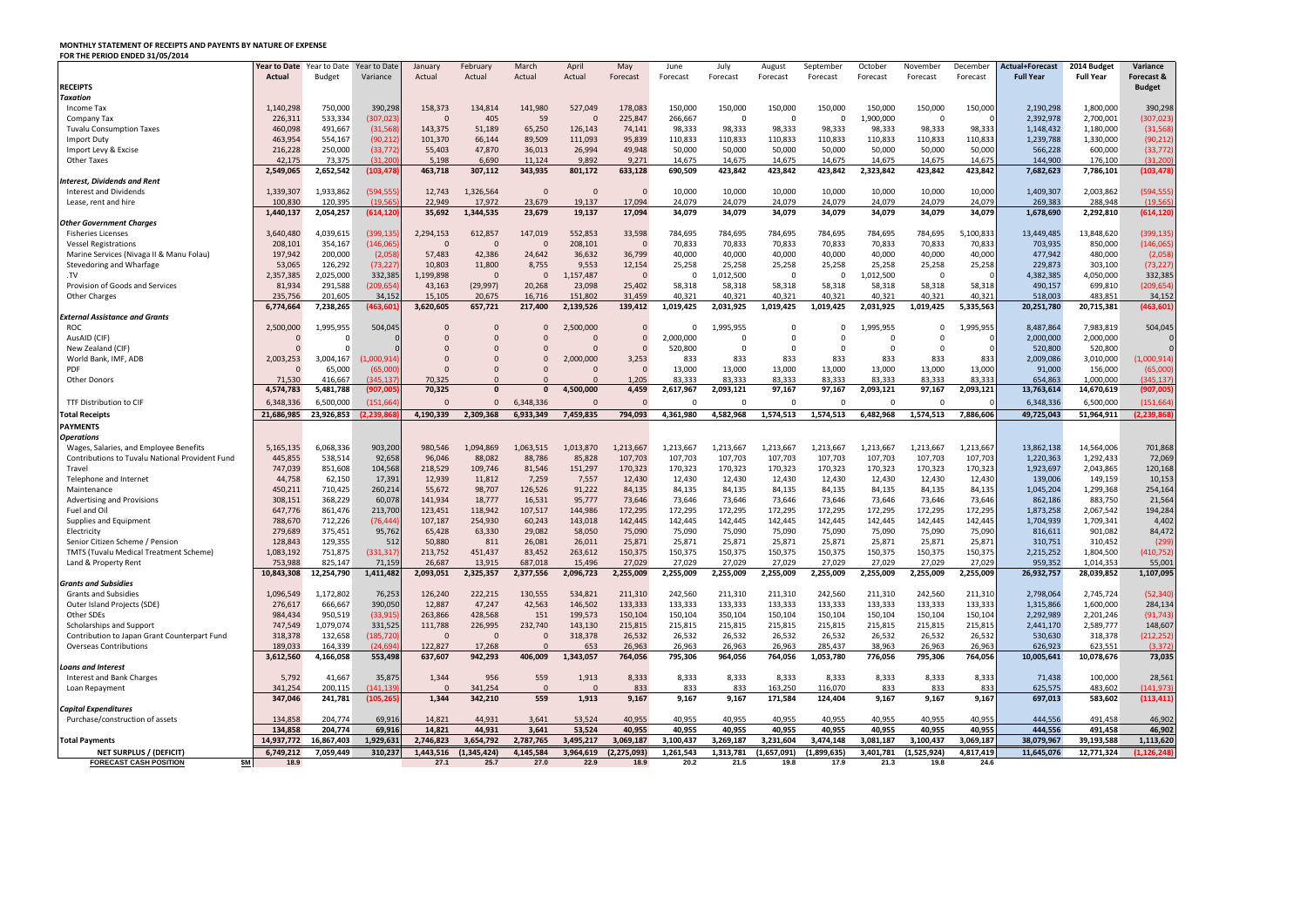## **MONTHLY STATEMENT OF RECEIPTS AND PAYENTS BY NATURE OF EXPENSE**

|                                                               | <b>Year to Date</b> |            | <b>Year to Date</b> |            | <b>Year to Date</b> |               | 2014          |            |
|---------------------------------------------------------------|---------------------|------------|---------------------|------------|---------------------|---------------|---------------|------------|
|                                                               | Actual              |            | <b>Budget</b>       |            | Variance            |               | <b>Budget</b> |            |
| <b>RECEIPTS</b>                                               |                     |            |                     |            |                     |               |               |            |
| Taxation                                                      |                     |            |                     |            |                     |               |               |            |
| Income Tax                                                    | 1,140,298           |            | 750,000             |            | 390,298             |               | 1,800,000     |            |
| Company Tax                                                   | 226,311             |            | 533,334             |            | (307, 023)          |               | 2,700,001     |            |
| <b>Tuvalu Consumption Tax</b>                                 | 460,098             |            | 491,667             |            | (31, 568)           |               | 1,180,000     |            |
| <b>Import Duty</b>                                            | 463,954             |            | 554.167             |            | (90, 212)           |               | 1,330,000     |            |
| Import Levy & Excise                                          | 216,228             |            | 250,000             |            | (33, 772)           |               | 600,000       |            |
| <b>Other Taxes</b>                                            | 42,175              |            | 73,375              |            | (31, 200)           |               | 176,100       |            |
|                                                               |                     | 2,549,065  |                     | 2,652,542  |                     | (103, 478)    |               | 7,786,101  |
|                                                               |                     |            |                     |            |                     |               |               |            |
| <b>Interest, Dividends and Rent</b><br>Interest and Dividends |                     |            |                     |            |                     |               |               |            |
|                                                               | 1,339,307           |            | 1,933,862           |            | (594, 555)          |               | 2,003,862     |            |
| Lease, rent and hire                                          | 100,830             |            | 120,395             |            | (19, 565)           |               | 288,948       |            |
|                                                               |                     | 1,440,137  |                     | 2,054,257  |                     | (614, 120)    |               | 2,292,810  |
| <b>Other Government Charges</b>                               |                     |            |                     |            |                     |               |               |            |
| <b>Fisheries Licenses</b>                                     | 3,640,480           |            | 4,039,615           |            | (399, 135)          |               | 13,848,620    |            |
| <b>Vessel Registrations</b>                                   | 208,101             |            | 354,167             |            | (146, 065)          |               | 850,000       |            |
| Marine Services (Nivaga II & Manu Folau)                      | 197,942             |            | 200,000             |            | (2,058)             |               | 480,000       |            |
| Stevedoring and Wharfage                                      | 53,065              |            | 126,292             |            | (73, 227)           |               | 303,100       |            |
| .TV                                                           | 2,357,385           |            | 2,025,000           |            | 332,385             |               | 4,050,000     |            |
| Provision of Goods and Services                               | 81,934              |            | 291,588             |            | (209, 654)          |               | 699,810       |            |
| <b>Other Charges</b>                                          | 235,756             |            | 201,605             |            | 34,152              |               | 483,851       |            |
|                                                               |                     | 6,774,664  |                     | 7,238,265  |                     | (463, 601)    |               | 20,715,381 |
| <b>External Assistance and Grants</b>                         |                     |            |                     |            |                     |               |               |            |
| <b>ROC</b>                                                    | 2,500,000           |            | 1,995,955           |            | 504,045             |               | 7,983,819     |            |
| AusAID (CIF)                                                  | 0                   |            | 0                   |            | $\mathbf{0}$        |               | 2,000,000     |            |
| New Zealand (CIF)                                             | 0                   |            | 0                   |            | $\mathbf{0}$        |               | 520,800       |            |
| World Bank, IMF, ADB                                          | 2,003,253           |            | 3,004,167           |            | (1,000,914)         |               | 3,010,000     |            |
| PDF                                                           | 0                   |            | 65,000              |            | (65,000)            |               | 156,000       |            |
| <b>Other Donors</b>                                           | 71,530              |            | 416,667             |            | (345, 137)          |               | 1,000,000     |            |
|                                                               |                     | 4,574,783  |                     | 5,481,788  |                     | (907,005)     |               | 14,670,619 |
|                                                               |                     |            |                     |            |                     |               |               |            |
| TTF Distribution to CIF                                       | 6,348,336           | 6,348,336  | 6,500,000           | 6,500,000  | (151, 664)          | (151, 664)    | 6,500,000     | 6,500,000  |
| <b>Total Receipts</b>                                         |                     | 21,686,985 |                     | 23,926,853 |                     | (2, 239, 868) |               | 51,964,911 |
|                                                               |                     |            |                     |            |                     |               |               |            |
| <b>PAYMENTS</b>                                               |                     |            |                     |            |                     |               |               |            |
| <b>Operations</b>                                             |                     |            |                     |            |                     |               |               |            |
| Wages, Salaries, and Employee Benefits                        | 5,165,135           |            | 6,068,336           |            | 903,200             |               | 14,564,006    |            |
| Contributions to Tuvalu National Provident Fund               | 445,855             |            | 538,514             |            | 92,658              |               | 1,292,433     |            |
| Travel                                                        | 747,039             |            | 851,608             |            | 104,568             |               | 2,043,865     |            |
| Telephone and Internet                                        | 44,758              |            | 62,150              |            | 17,391              |               | 149,159       |            |
| Maintenance                                                   | 450,211             |            | 710,425             |            | 260,214             |               | 1,299,368     |            |
| <b>Advertising and Provisions</b>                             | 308,151             |            | 368,229             |            | 60,078              |               | 883,750       |            |
| Fuel and Oil                                                  | 647,776             |            | 861,476             |            | 213,700             |               | 2,067,542     |            |
| Supplies and Equipment                                        | 788,670             |            | 712,226             |            | (76, 444)           |               | 1,709,341     |            |
| Electricity                                                   | 279,689             |            | 375,451             |            | 95,762              |               | 901,082       |            |
| Senior Citizen Scheme / Pension                               | 128,843             |            | 129,355             |            | 512                 |               | 310,452       |            |
| TMTS (Tuvalu Medical Treatment Scheme)                        | 1,083,192           |            | 751,875             |            | (331, 317)          |               | 1,804,500     |            |
| Land & Property Rent                                          | 753,988             |            | 825,147             |            | 71,159              |               | 1,014,353     |            |
|                                                               |                     | 10,843,308 |                     | 12,254,790 |                     | 1,411,482     |               | 28,039,852 |
| <b>Grants and Subsidies</b>                                   |                     |            |                     |            |                     |               |               |            |
| <b>Grants and Subsidies</b>                                   | 1,096,549           |            | 1,172,802           |            | 76,253              |               | 2,745,724     |            |
| Outer Island Projects (SDE)                                   | 276,617             |            | 666,667             |            | 390,050             |               | 1,600,000     |            |
| Other SDEs                                                    | 984,434             |            | 950,519             |            | (33, 915)           |               | 2,201,246     |            |
| Scholarships and Support                                      | 747,549             |            | 1,079,074           |            |                     |               |               |            |
|                                                               |                     |            |                     |            | 331,525             |               | 2,589,777     |            |
| Contribution to Japan Grant Counterpart Fund                  | 318,378             |            | 132,658             |            | (185, 720)          |               | 318,378       |            |
| <b>Overseas Contributions</b>                                 | 189,033             |            | 164,339             |            | (24, 694)           |               | 623,551       |            |
|                                                               |                     | 3,612,560  |                     | 4,166,058  |                     | 553,498       |               | 10,078,676 |
| Loans and Interest                                            |                     |            |                     |            |                     |               |               |            |
| Interest and Bank Charges                                     | 5,792               |            | 41,667              |            | 35,875              |               | 100,000       |            |
| Loan Repayment                                                | 341,254             |            | 200,115             |            | (141, 139)          |               | 483,602       |            |
|                                                               |                     | 347,046    |                     | 241,781    |                     | (105, 265)    |               | 583,602    |
| <b>Capital Expenditures</b>                                   |                     |            |                     |            |                     |               |               |            |
| Purchase/construction of assets                               | 134,858             |            | 204,774             |            | 69,916              |               | 491,458       |            |
|                                                               |                     | 134,858    |                     | 204,774    |                     | 69,916        |               | 491,458    |
| <b>Total Payments</b>                                         |                     | 14,937,772 |                     | 16,867,403 |                     | 1,929,631     |               | 39,193,588 |
| <b>NET SURPLUS / (DEFECIT)</b>                                |                     | 6,749,212  |                     | 7,059,449  |                     | (310, 237)    |               | 12,771,324 |